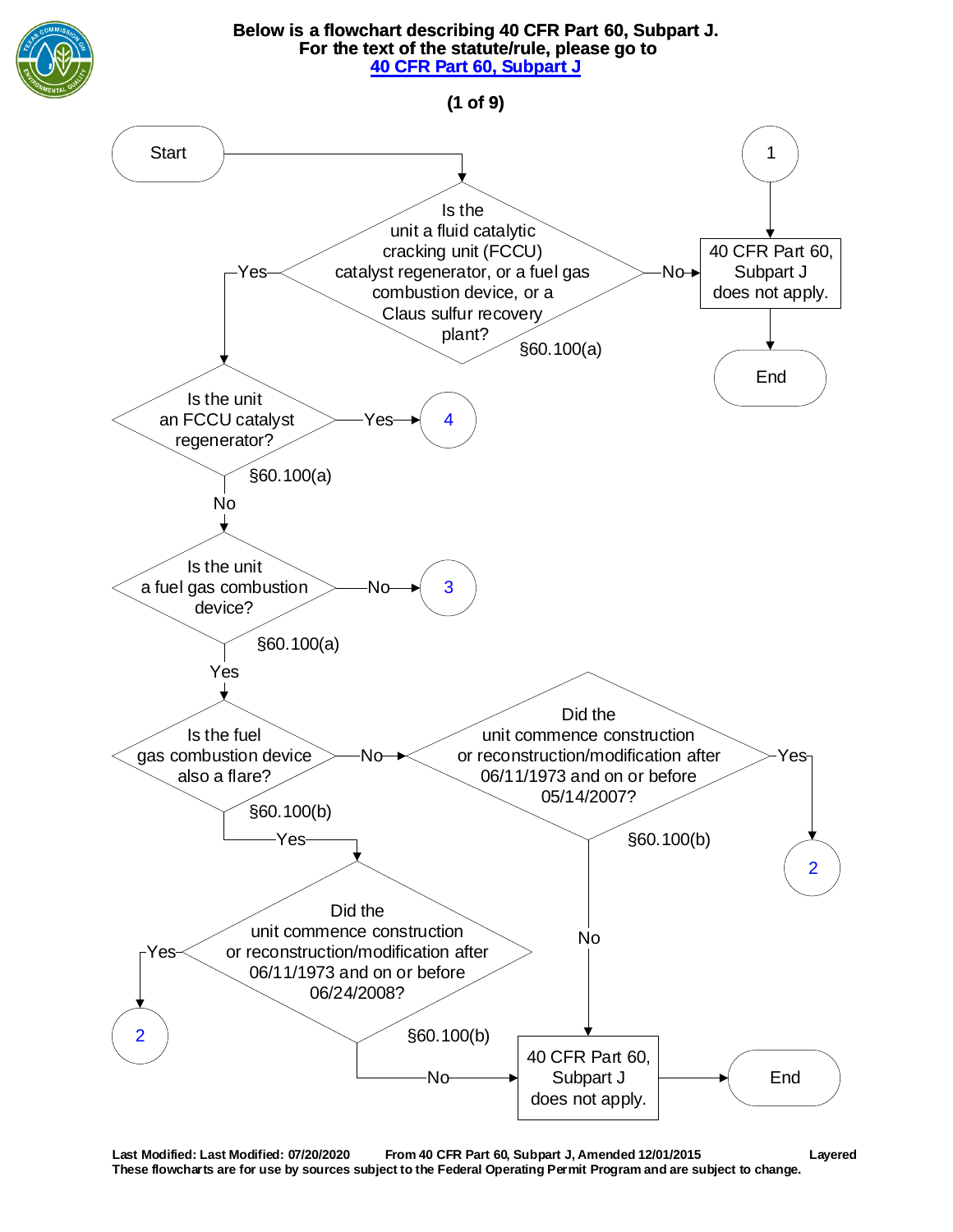**(2 of 9)**

<span id="page-1-0"></span>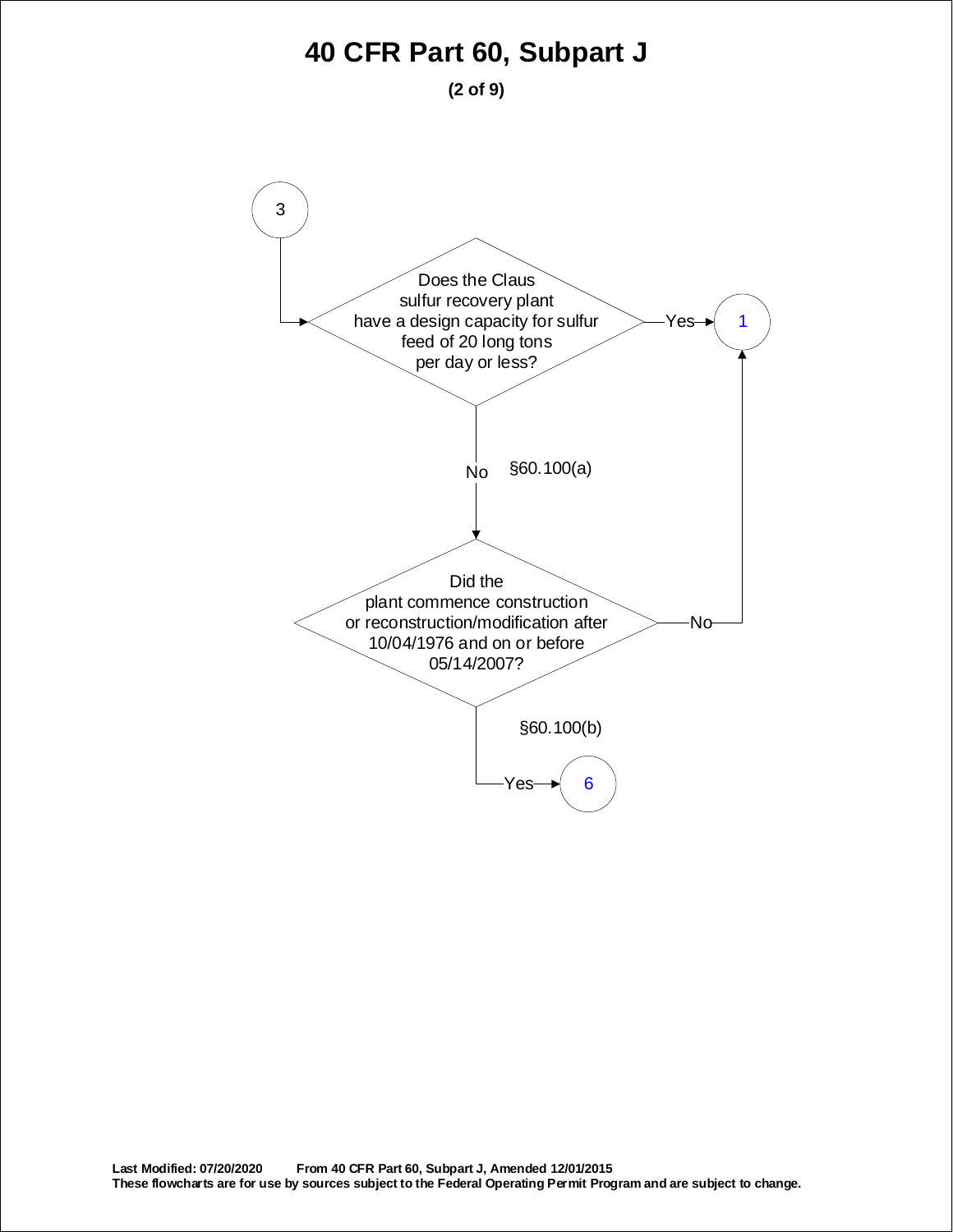**(3 of 9)**

<span id="page-2-0"></span>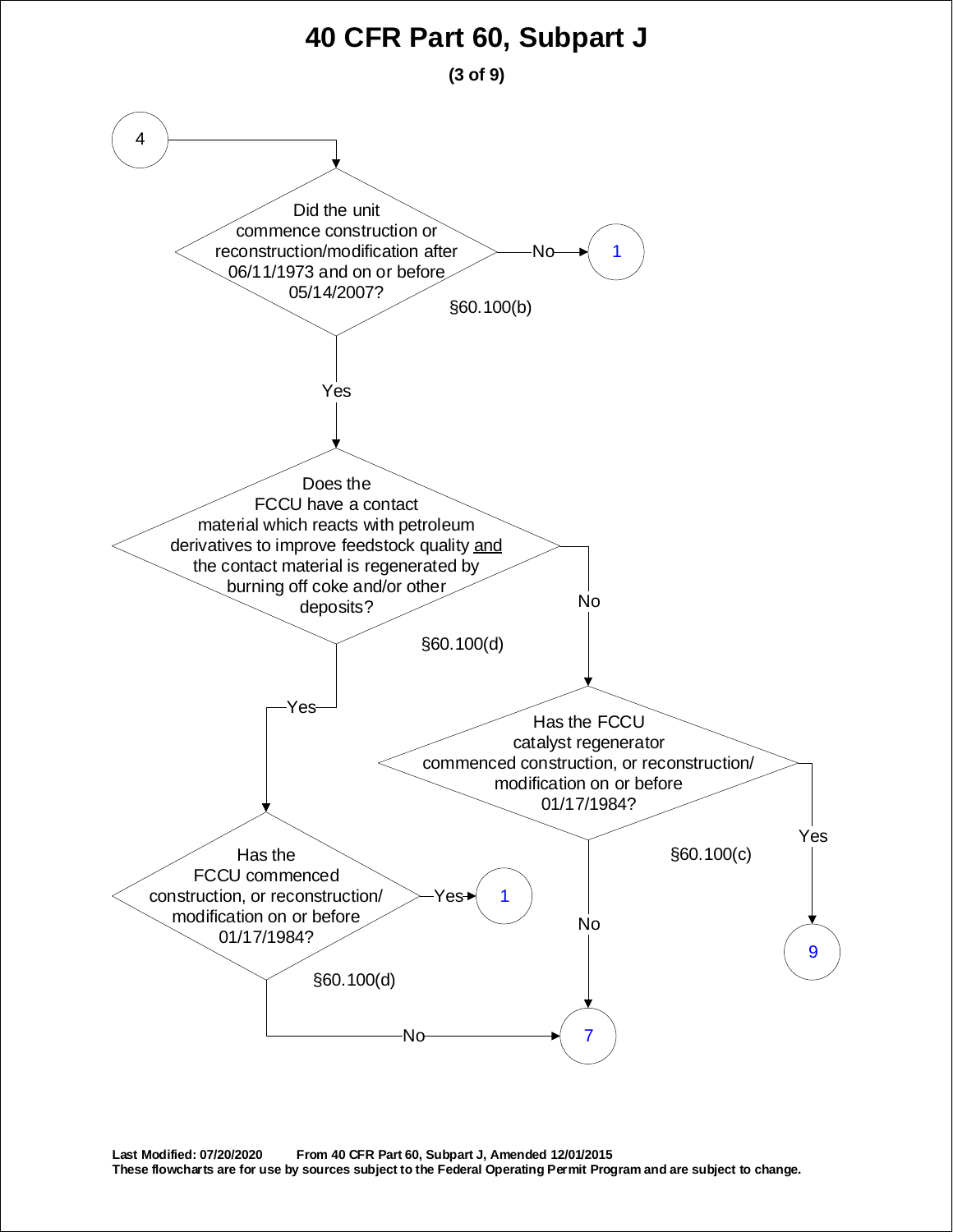<span id="page-3-0"></span>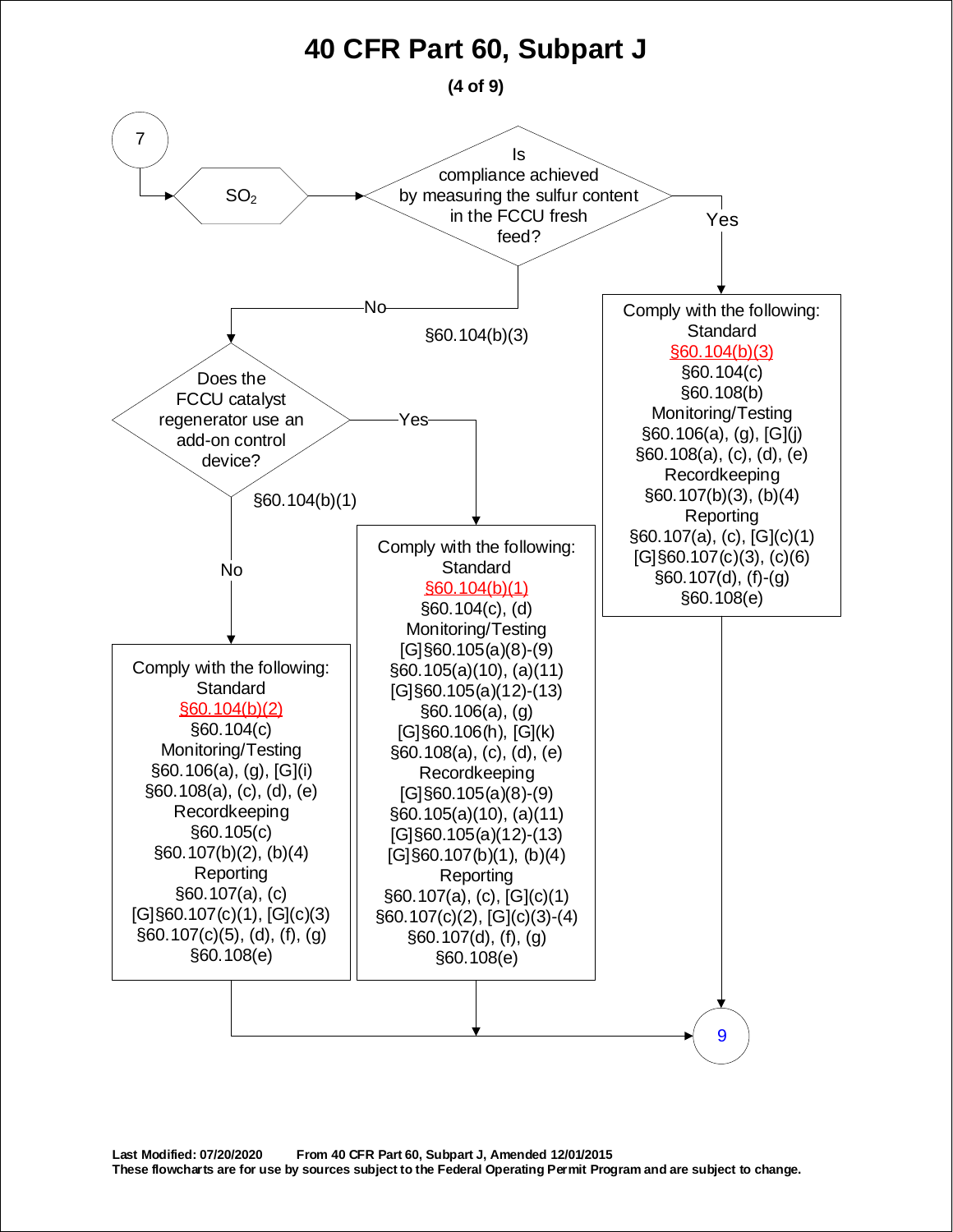<span id="page-4-0"></span>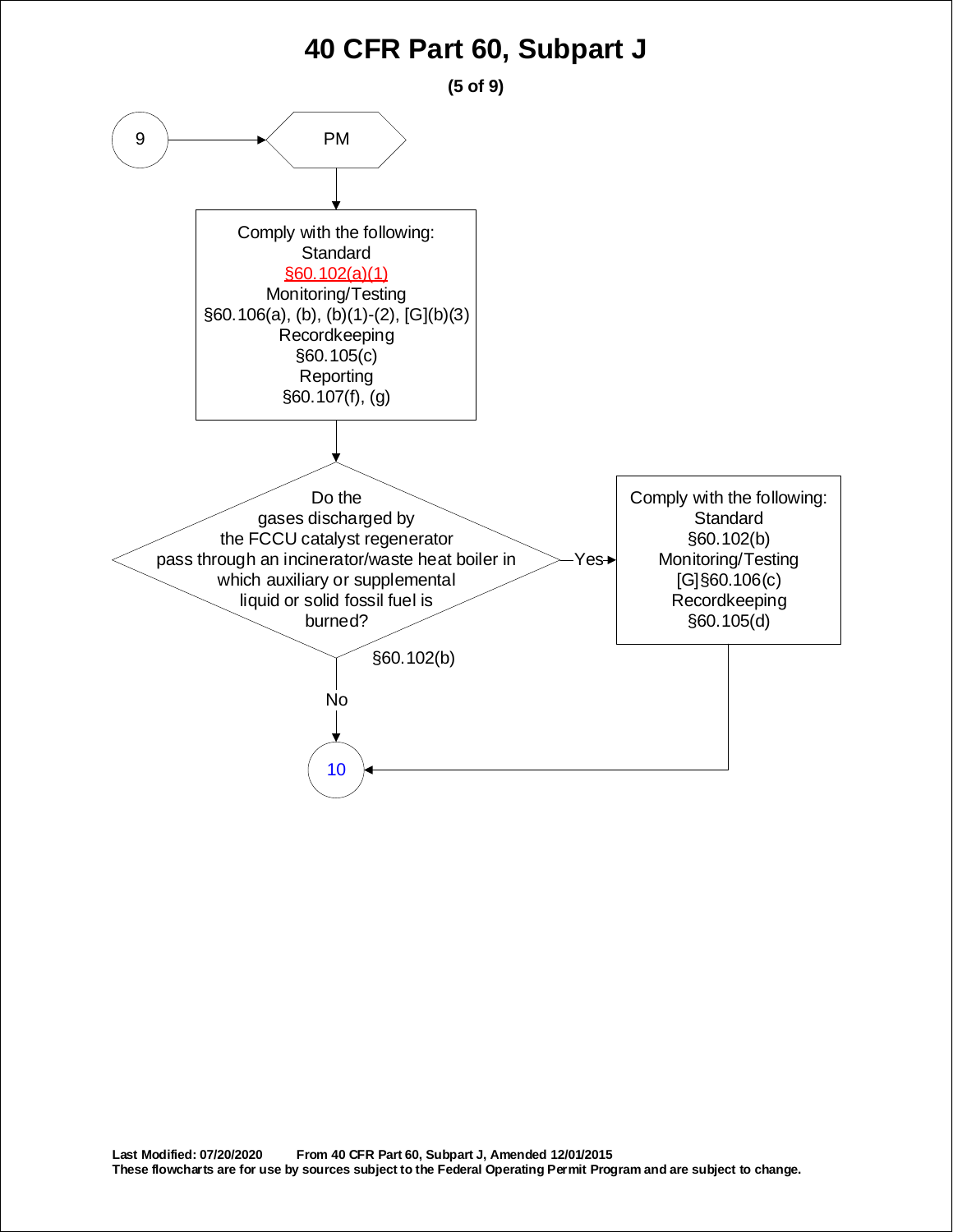**(6 of 9)**

<span id="page-5-0"></span>

**Last Modified: 07/20/2020 From 40 CFR Part 60, Subpart J, Amended 12/01/2015** 

**These flowcharts are for use by sources subject to the Federal Operating Permit Program and are subject to change.**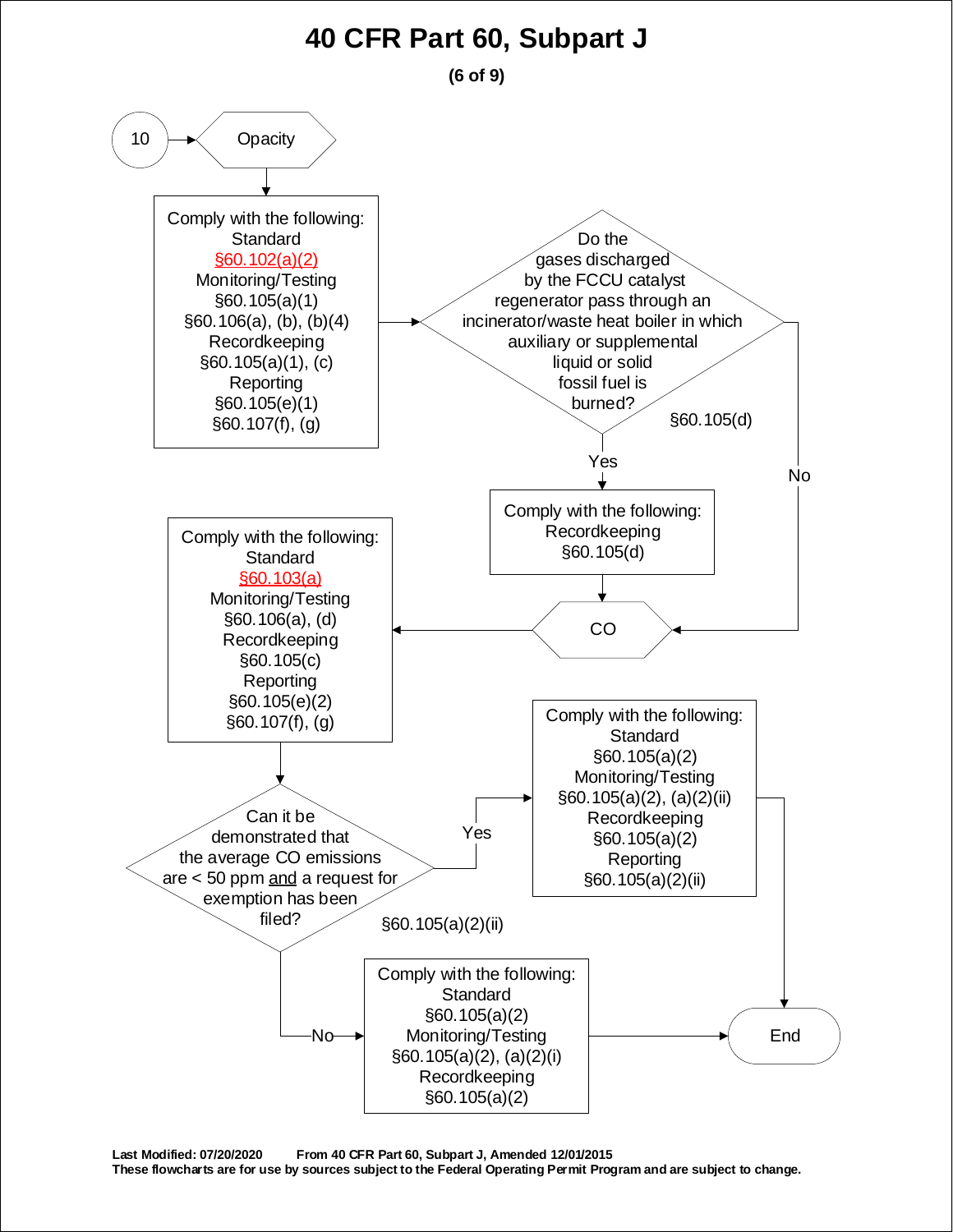<span id="page-6-0"></span>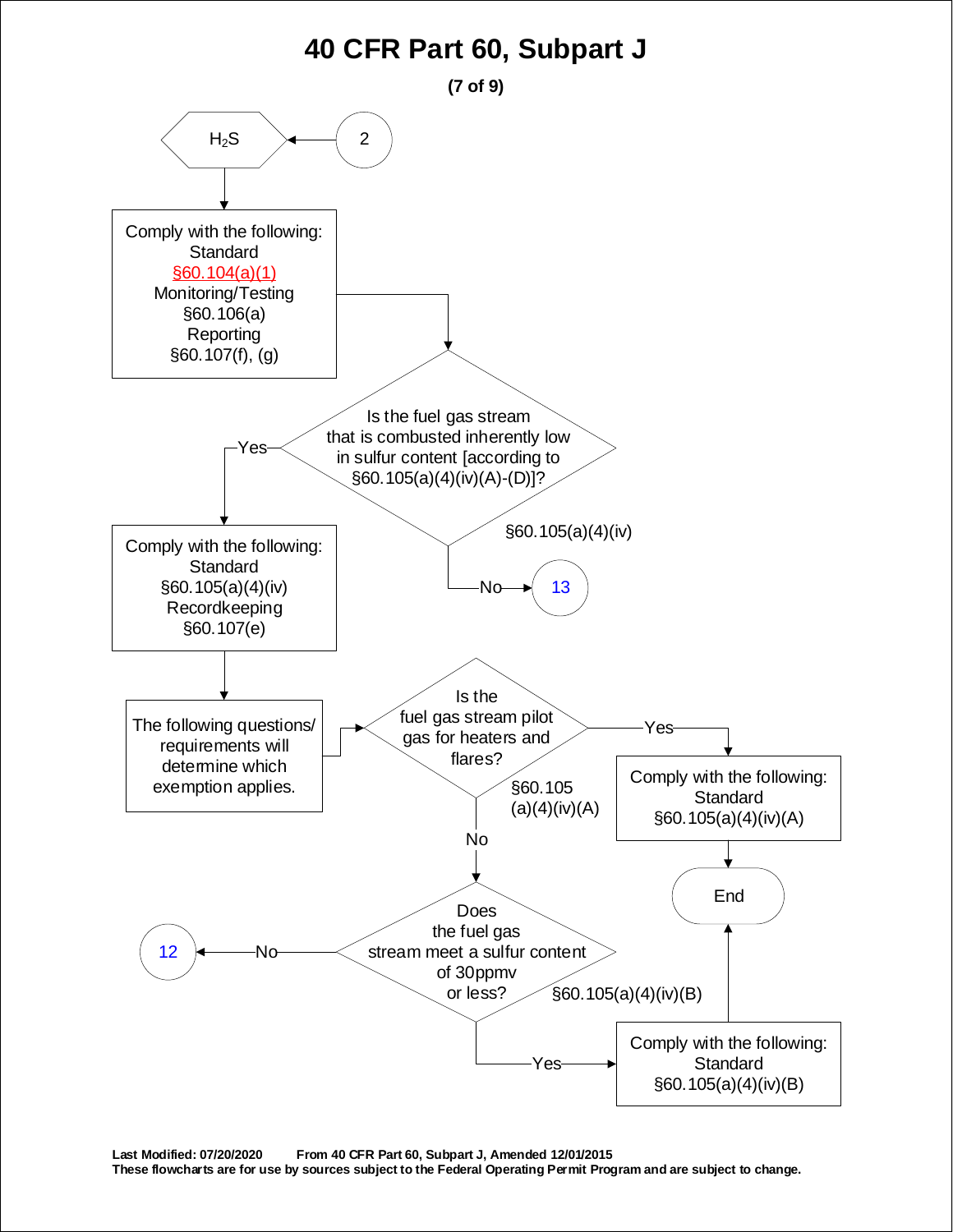**(8 of 9)**

<span id="page-7-0"></span>

**Last Modified: 07/20/2020 From 40 CFR Part 60, Subpart J, Amended 12/01/2015 These flowcharts are for use by sources subject to the Federal Operating Permit Program and are subject to change.**